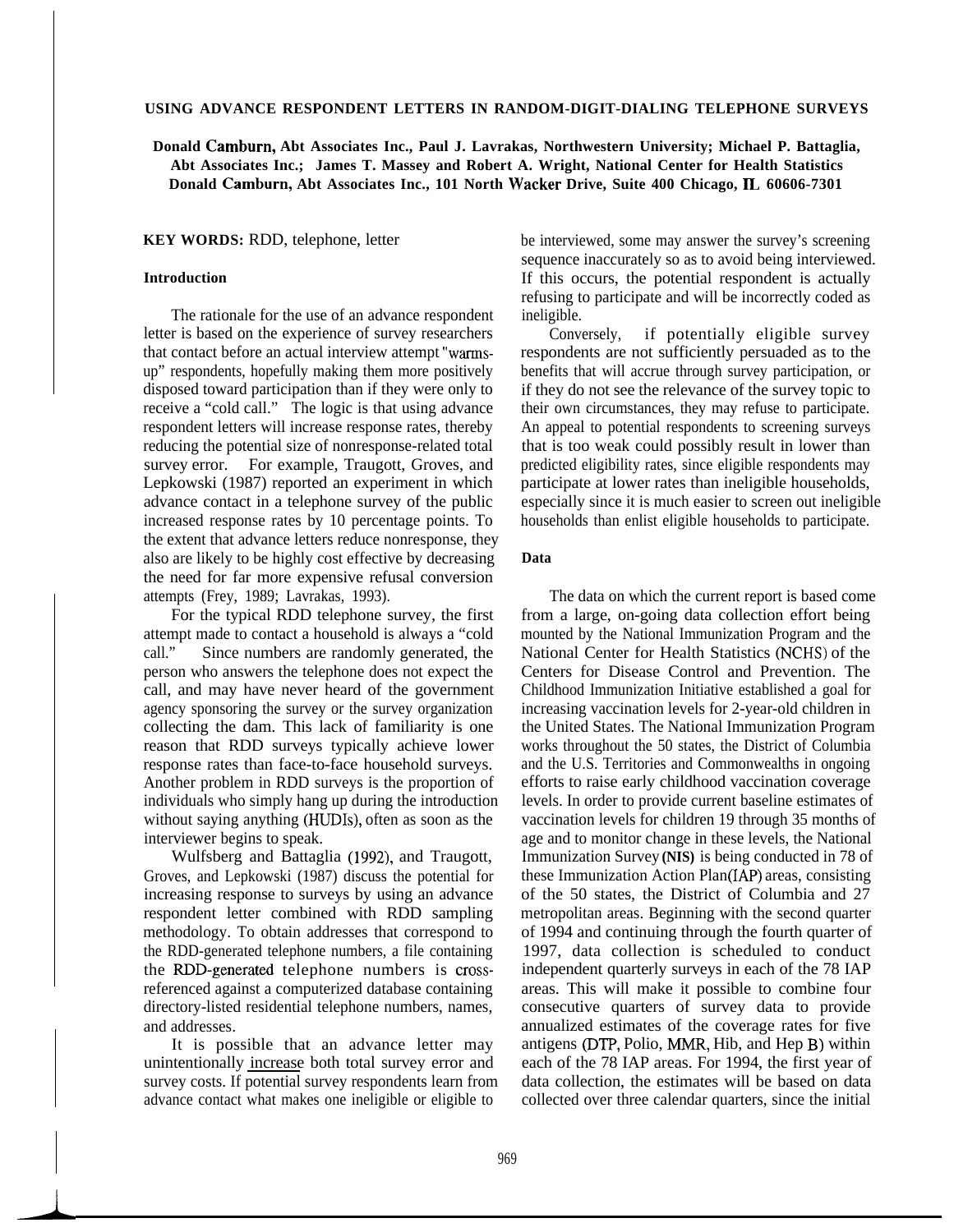970

data collection activities did not begin until April of 1994.

The data collection methodology and sample design use list-assisted random-digit-dialing (RDD) methods to sample households and conduct computer-assisted telephone interviews (CATI). Screening for households with children 19 through 35 months of age is conducted through brief interviews. When an eligible household is identified, data on five types of vaccinations, including dates and/or numbers of vaccination events, are obtained for each child in the target age range living in the household.

The need to collect vaccination data independently for each of the 78 IAP areas on a quarterly basis, combined with the small proportion of households in the United States that contain a child 19 through 35 months of age, require a large initial sample of telephone numbers. For the survey year 1994, the total sample size was 1,177,140 randomly generated telephone numbers.

Sample households with directory-listed residential telephone numbers are mailed an advance respondent letter. The RDD telephone numbers are matched against electronic telephone directories that contain address information for directory-listed residential telephone numbers. After the RDD sample file is matched against computerized telephone directory lists, all matched addresses determined to be undeliverable due to incomplete information are deleted from the file. A mailing contractor addresses the envelopes, inserts the letter, and mails the advance respondent letter. In a typical survey quarter, more than 150,000 advance respondent letters are mailed to matched addresses. Advance respondent letters have been used since the beginning of data collection in April of 1994.

The databases used in the telephone-number-toaddress-matching process contain over 65 million residential telephone numbers, over 10 million business telephone numbers, and a new-mover file of over 2 million not-yet-published residential telephone numbers. The database of residential and business listings does not include unpublished or unlisted telephone numbers. In some instances, due to consumer preference, a listing may not contain a street address.

The NIS advance respondent letters are printed on (NCHS) letterhead, under the signature of the director of NCHS. The body of the letter explains that the household may receive a telephone call as part of an important national health study. The original advance respondent letter includes a boxed statement at the bottom mentioning questions asked about children under four years of age and "each child's shot record."

# Methods

As the 1994 data collection progressed, it became apparent that eligibility rates were below anticipated levels, thereby reducing survey response rates and increasing survey production time and costs. One concern was that respondents in eligible households receiving the advance letter did not perceive a reason for participating because the letter did not heavily emphasize the purpose of the study (i.e., children and vaccinations). Another possibility considered was that respondents were falsely answering that they had no children under four years of age, thereby eliminating themselves from further interviewing contact attempts.

Because of the lower-than-expected eligibility rates and response rates, an experimental manipulation of the advance respondent letter was undertaken during the third quarter of data collection to test for the possibility of negative, albeit unintentional, consequences of using an advance respondent letter. This test was designed to address two questions: (1) is using an advance respondent letter more beneficial than no letter because the letter increases response rates, lowers refusal rates, and decreases the number of call attempts required?; and, (2) if using an advance respondent letter is found to be of benefit, can the content of the letter be manipulated to decrease total survey error by increasing survey participation and the use of vaccination records?

Theory suggests that use of a letter will increase cooperation and participation in the survey, as well as increase the use of vaccination records at first contact with eligible households, thereby reducing total survey error and costs. If the letter does not generate these benefits, however, or leads to lower eligibility rates, it may be preferable to shift resources away from the advance respondent letter and allocate them to making the additional callbacks required to ensure an equally high proportion of respondents have vaccination records available at the time of the interview.

An experimental design was used to test the effects of the advance respondent letter. Five third quarter, 1994 sample replicates were used to implement the multi-cell experimental design for the advance letter experiment. Given that time and cost estimates for the NIS were predicated on an eligibility rate of 5% of known households, the experimental design had to be sensitive to statistically significant differences between conditions of 1 percentage point or greater. A sample size of at least 6,900 per cell can detect a 1.0 percentage point difference for a 2-tailed test at the .05 significance level with .80 power. An effective subsample size of 6,900 was targeted for each experimental condition to provide this level of statistical power. To achieve this goal, 63,691 RDD generated

 $\mathbf{r}\cdot\mathbf{r}$  is:

Hilling

r<br>La Bil∤ife

(('I'1 **1.**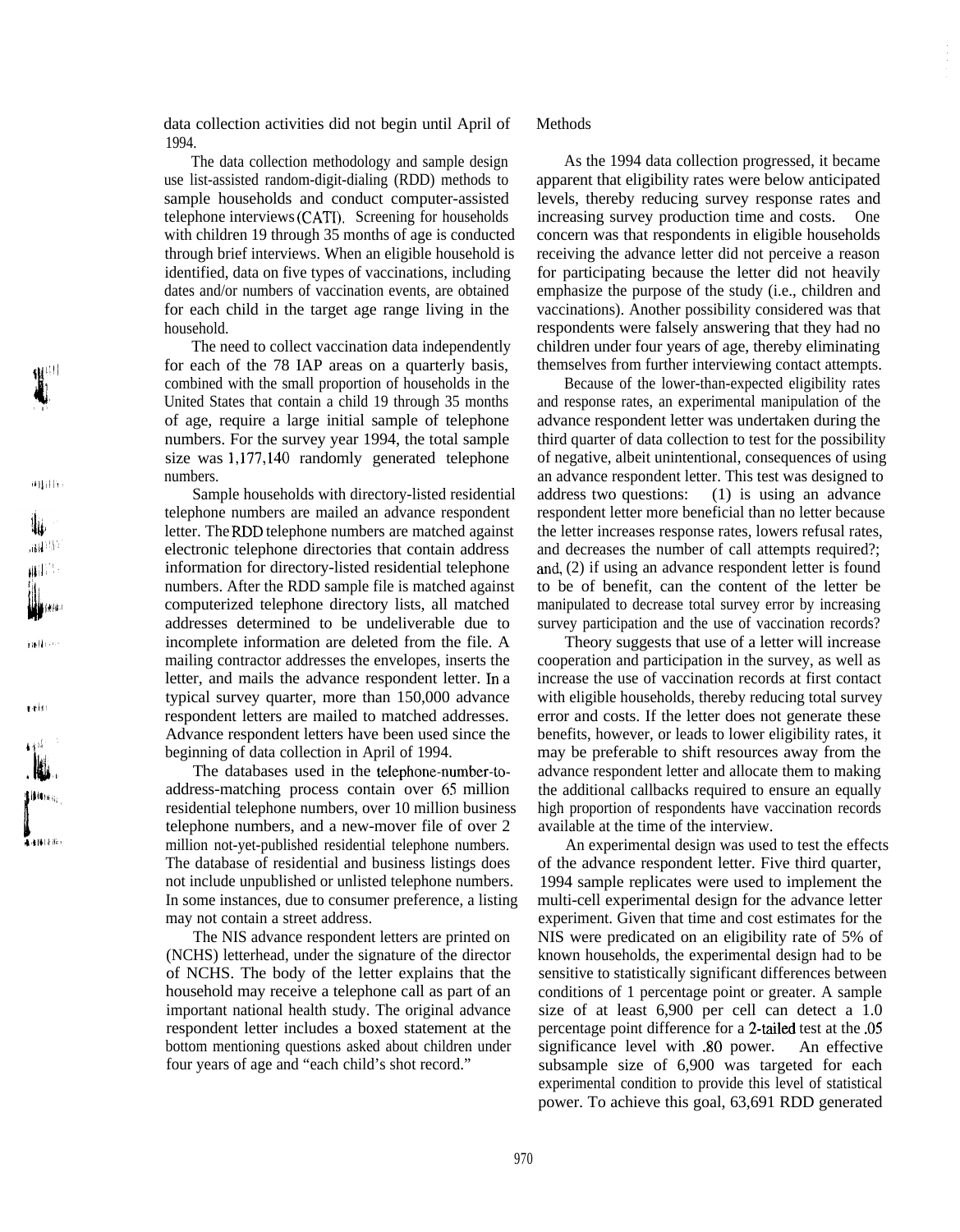telephone numbers that had been determined to be from households with directory-listed telephone numbers were assigned randomly to one of four conditions:

# **Group 1. No advance respondent letter mailed**  $n = 19,229$ .

## **Group 2. Low level mention of study purpose**

- $n = 9,430.$
- . Advance respondent letter mailed.
- . Single mention of immunization and no mention of children.

#### **Group 3. Medium level mentions of study purpose**  $n = 25.571$ .

- . Advance respondent letter marled.
- . Mentions children under 4 years old and immunization. Requests that vaccination records be available during interview.

## **Group 4. High level mentions of study purpose**

- $n = 9.451$
- . Advance respondent letter marled.
- . Several mentions of children and immunizations.
- . Mentions need for respondent to retrieve vaccination records prior to the interview for children under four.

## **Results**

The overall response rates, survey participation rates, and household eligibility rates for the four experimental groups are shown in Table 1, based on the distribution of final case status. Since the cases in the four experimental conditions are equivalent (i.e., all are directory-listed and randomly distributed nationally), the outcomes across the groups should be similar. This means that if the cases in each group have been subjected to relatively equal levels of calling effort, the resolution rates and household working number rates achieved should be approximately equal. From Table 1 it can be seen that this is the case, with the proportion of residential outcomes obtained ranging from 84.4% to 85.8% across the four experimental conditions.

Known households receiving the advance respondent letter have higher eligibility rates than those households not receiving an advance letter mailing -- 3.5% for directory-listed households not sent an advance respondent letter versus 3.7% to 3.9% for the three letter groups (Table 1). Note that this observed eligibility rate is lower than the estimated eligibility rate of 5.1% and the overall eligibility rate observed in the **NIS sample** for 1994 of 4.2% because the 60% of households with directory-listed telephone numbers have substantially lower eligibility rates than the 40% of households that do not have a directory-listed telephone number (and are not included in the current analysis).

In order to assess the effectiveness of the advance respondent letter in greater detail, several outcome measures were constructed that were used to estimate a series of General Linear Model (GLM) analysis of variance (ANOVA) equations. Sample telephone numbers identified as nonworking and nonsample, including numbers identified as nonresidential, are excluded from all subsequent analyses.

Since me effect of the letter may manifest itself at any one of several different stages of the interview process, these dependent measures varied according to the stage being assessed. The outcome measures were used to investigate the effect of the advance respondent letter at four stages of the data collection process:

- a. outcome of **the** first *call attempt* (Table 2);
- b. outcome of the *first* household contact, excluding answering machines and non-residential contacts (Table 3);
- c. *thefinal case disposition* (Table 4);
- d. use *of vaccination records* during interviews in households with an eligible child(ren) (Table 5).

**First call attempt. The results** of an analysis of first call outcomes are shown in Table 2. First call outcomes that resulted in a non-residential, non-working, out-of-scope call event, or reached an answering machine have been excluded from Table 2. While not all differences were statistically significant, the letter prominently describing the purpose of the study as being immunization and children (HIGH) had the highest cooperation rates of all groups. The **HIGH** group had the lowest percentage of HUDIs and refusals during the introduction than either of the other two letter groups.

**First household contact.** Table 3 shows the results of a parallel analysis where the dependent measures are all measures of outcomes of first household contacts. For this analysis first household contacts are defined as including call events when a human is reached, including both known household contacts and possible household contacts. Outcomes that identify a telephone number as being nonresidential are excluded from the first household contact analysis, as well as answering machine/service outcomes.

**Mate** 

Table 3 shows that the **HIGH experimental** condition is associated with lower refusal rates for first contacts, a relationship observed for the three measures of refusals. The levels of refusals are signiticantly lower in the **HIGH** condition, in contrast to the other three conditions, for refusals during the introduction. This is a particularly sensitive point for refusals to occur, since respondents terminating at this point are likely to have received sufficient information from the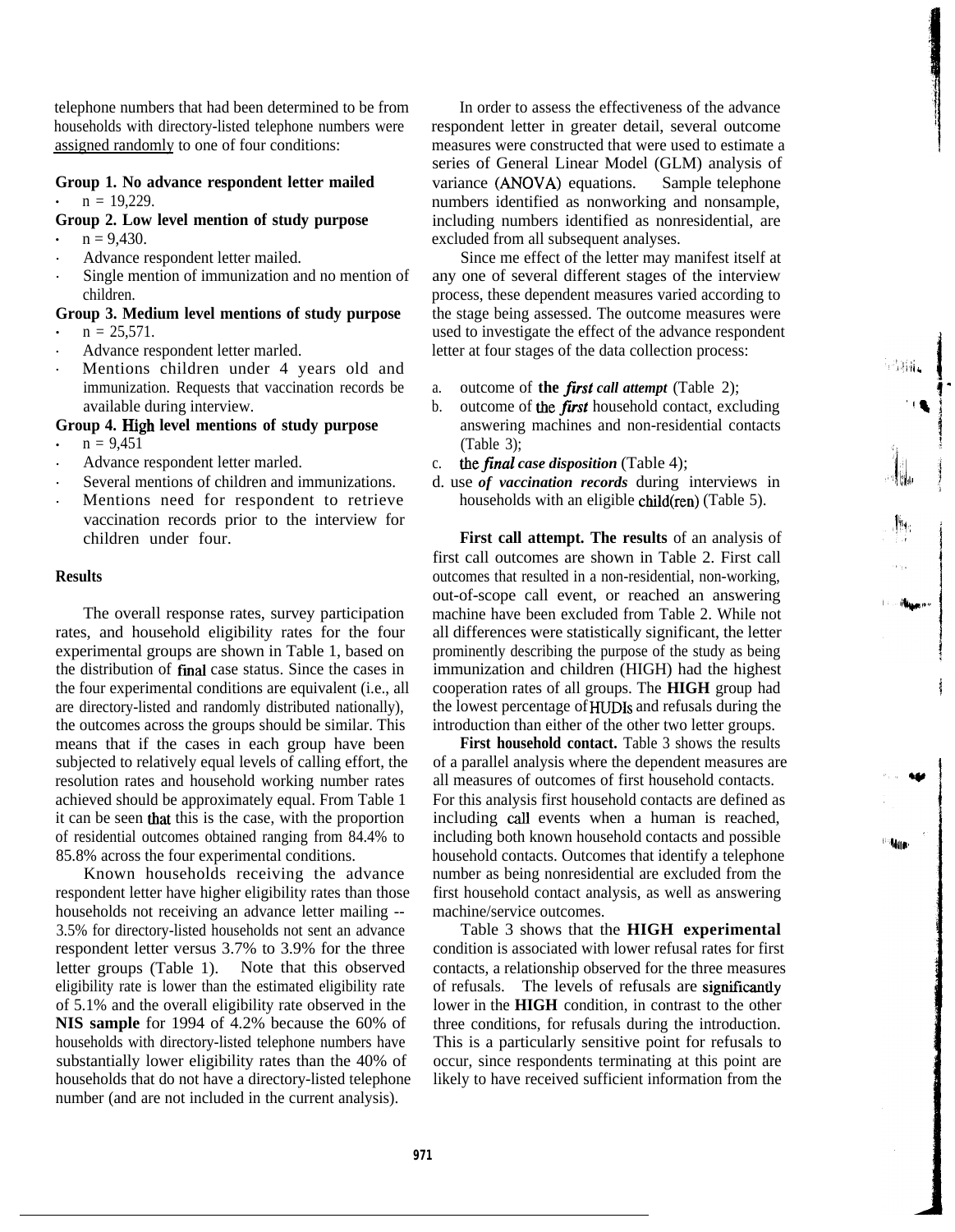interviewer to make a connection to any letter. This is in contrast to HUDIs, when the interviewer has not had a chance to provide any information that would identify the study or relate the telephone call to a letter.

No significant differences are observed across the four experimental conditions for the proportion of all possible households identified as containing an eligible child. Among the three letter conditions **(LOW, MEDIUM, and HIGH), the HIGH** group shows the highest proportion of cases reaching a final disposition at the first household contact (58.9%).

Overall, households receiving an advance respondent letter were significantly less likely to refuse at the introduction than households not receiving an advance mailing (results not shown). Additionally, first contacts with households receiving an advance respondent letter were significantly less likely to result in an outcome that was a final refusal. In contrast, households not receiving an advance respondent letter were less likely to hang-up during the introduction and were more likely to reach a final disposition case status as a result of the first household contact (again, results not shown).

相相地

ألجاؤ

أمتالهن

副静脉的

نفشتها

排排压缩。

\$<br>Galdianni

Final case disposition. Table 4 shows the results of an analysis of experimental condition by the final case disposition. Among the letter conditions, eligibility rates are highest for the MEDJUM letter group, although none of the observed differences between this group and the other letter groups are statistically significant. In aggregate, significantly higher eligibility levels were observed among households receiving an advance mailing (results not shown). This finding is consistent both for the proportion of possible households with a child less than four years of age and among possible households with a child 19 through 35 months of age.

The percent of cases with a final disposition of refusal is significantly lower for the MEDIUM letter group, while the HIGH group was associated with the lowest percent in the other refusal categories (HUD1 and ever refused during the introduction). While the **MEDIUM group was** associated with fewer final refusals, this outcome depends on the refusal conversion efforts made in each group, which could, in turn, depend on whether the replicates were released early or late in the quarter, since this will effect the amount of time available to attempt refusal conversions. The MEDIUM group replicates were among the first released. The other three measures of refusal are more indicative of the initial reaction of households to contact attempts and are less dependent on the amount of time a case is available to be worked.

Use **of vaccination records. The use of au advance respondent letter may contribute to an overall** reduction in response error in surveys such as the NIS if the advance respondent letter can be used to motivate respondents to retrieve records to use during the interview. Thus, analysis was conducted among eligible households that looked at the availability and usage of vaccination records during the interview.

The rates of having vaccination records available and using them during the interview are higher among all three groups receiving an advance respondent letter than for the NO LETTER SENT group (Table 5, top panel). Among the three letter groups, the vaccination records usage levels are highest for the MEDIUM group, although none of these differences are statistically significant.

Since response error in reports of vaccinations is known to be lowest among reports taken from vaccination records, the NIS interview protocols were designed to encourage follow-up telephone calls to households in order to conduct an immunization interview that is based on vaccination records. As with any callback situation, however, the ability to avoid having to make multiple household contacts should contribute to overall survey response.

## **Conclusions**

The results of the experimental manipulation of the advance letter experiment can best be summarized by considering the two research questions posed earlier. First, using an advance respondent letter in a listassisted random-digit-dialing sample design (such as the NIS) can reduce nonresponse from refusals rates. Thus, in answer to the first question this research was designed to address, the answer is "yes", an advance respondent letter can increase response rates and lower refusal rates. In addition, the use of vaccination records is highest when an advance contact letter is sent requesting that the respondent retrieve the records prior to the interview.

Second, the advance respondent letter that prominently mentions immunization and children (HIGH) has advantages over the other two letters. While there were no differences observed between the three letters in terms of eligibility rates, use of a letter that contains more frequent and obvious mentions of the purpose of the study the immunization and children letter resulted in lower refusal rates on first calls (Table 2), first contacts (Table 3), and at final case disposition (Table 4).

Based on the preliminary results of this experiment, the advance respondent letter used for the NIS was changed during the fourth quarter data collection. The version implemented was a version of the HIGH letter.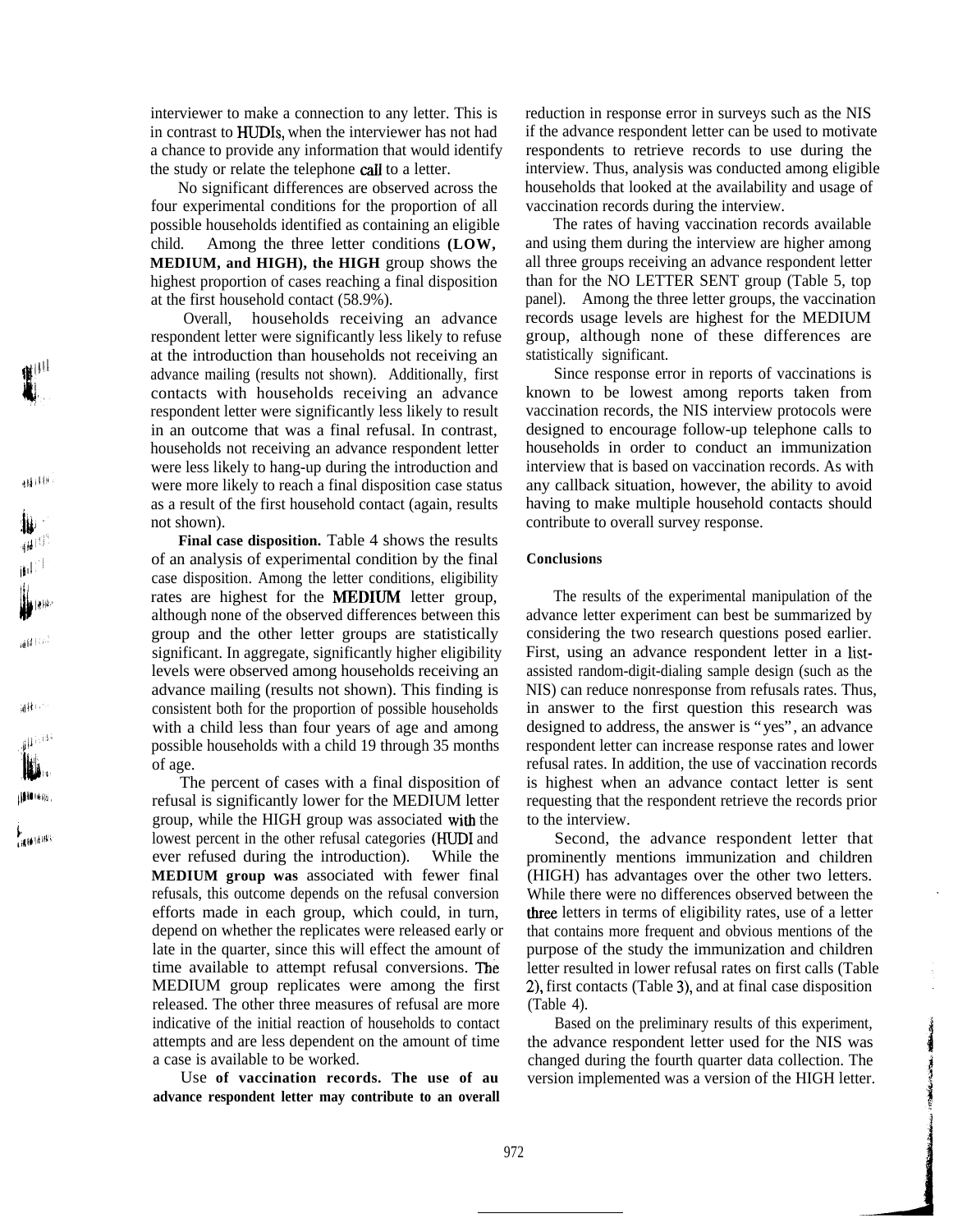References

- Frey, J.H. (1989). Survey research by telephone (2nd ed.). Newbury Park, CA: Sage.
- Telephone survey methods: Lavrakas, P.J. (1993). Sampling, selection, and supervision (2nd ed.). Newbury Park, CA: Sage.
- Traugott, M.R., Groves, R.M., and Lepkowski, J. (1987). Using dual frame designs to reduce nonresponse in telephone surveys. Public Opinion Quarterly, 51:522-539.
- Wulfsberg, R., and Battaglia, M. (1992). Rare populations can be sampled efficiently. Abt Insights, Spring, Vo1.3, No.1, P.2.

| $\ldots$                 |                        |       |             |       |             |       |             |  |       |
|--------------------------|------------------------|-------|-------------|-------|-------------|-------|-------------|--|-------|
|                          | Experimental Condition |       |             |       |             |       |             |  |       |
|                          | No Letter              |       | Low         |       | Medium      |       | High        |  |       |
| Final Status             | $\mathbf{n}$           | $\%$  | $\mathbf n$ | $\%$  | $\mathbf n$ | $\%$  | $\mathbf n$ |  | $\%$  |
| Non-residential          | 3,006                  | 15.6  | 1,356       | 14.4  | 3,976       | 15.5  | 1,345       |  | 14.2  |
| Residential              | 16,223                 | 84.4  | 8,074       | 85.6  | 21,595      | 84.5  | 8,106       |  | 85.8  |
| All Outcomes             | 19,229                 | 100.0 | 9,430       | 100.0 | 25,571      | 100.0 | 9,451       |  | 100.0 |
| Overall Eligibility Rate | 3.5%                   |       | 3.9%        |       | 3.8%        |       | 3.7%        |  |       |
| Screener Response Rate   | 61%                    |       | 69%         |       | 71%         |       | 68%         |  |       |
| Cooperation Rate         | 96%                    |       | 95%         |       | 98%         |       | 97%         |  |       |
| Overall Response Rate    | 59%                    |       | 66%         |       | 70%         |       | 66%         |  |       |

Table 1. Experimental Condition by Final Case Disposition

# Table 2. Outcome of First Call Attempt (Excluding Nonworking and Nonsample Numbers)

| Condition                                             | % Eligible    | <b>Final Refusal</b> | <b>HUDI</b>          | Refused<br>at Introduction | Reached<br>a Final Disposition |
|-------------------------------------------------------|---------------|----------------------|----------------------|----------------------------|--------------------------------|
| 1. NO LETTER SENT                                     | 1.2%          | 14.0%                | 1.1%                 | 2.3%                       | 40.1%                          |
| 2. LOW                                                | 1.3%          | 12.0%                | 0.9%                 | 1.9%                       | 35.6%                          |
| 3. MEDIUM                                             | 1.2%          | 10.9%                | 1.7%                 | 1.9%                       | 35.8%                          |
| 4. HIGH                                               | 1.2%          | 10.7%                | $0.6\%$              | 1.2%                       | 37.5%                          |
| Significant Between<br>Group Differences <sup>1</sup> | None          | 2,1:3.1;4.1          | 1,3; 2.3;<br>4,1:4,3 | 4,1; 4,2; 4,3              | 1,2; 1.3; 1.4                  |
| $F$ -ratio / D.F. / Prob(f)                           | .44 / 3 1 .72 | 36.8 / 31 < 001      | 25.8 / 3 / < 001     | $13.1 / 3 / \leq 001$      | 30.6 / 3 / < 001               |

<sup>&</sup>lt;sup>1</sup> Significant @ Alpha < .01 and 95% C.I.